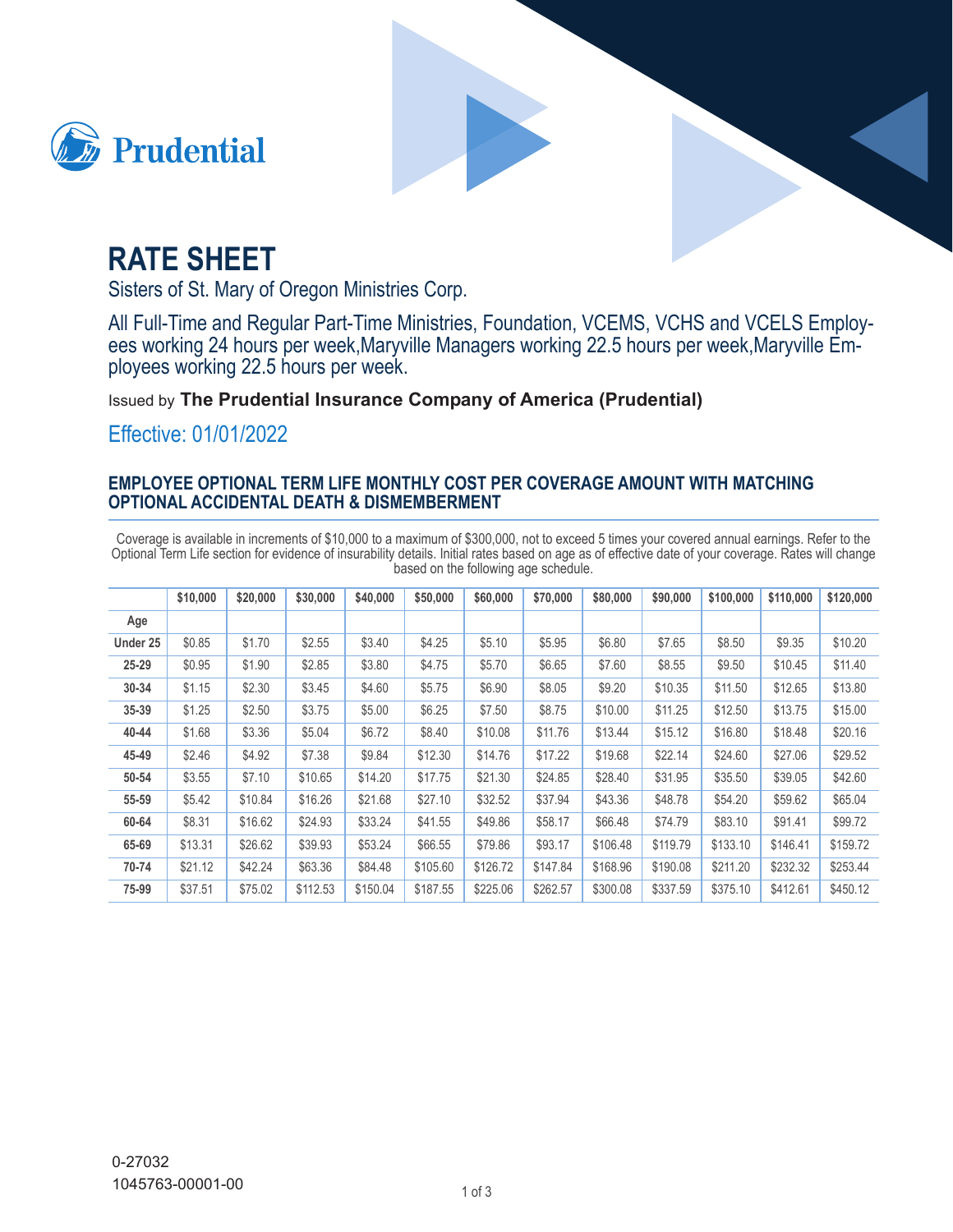|          | \$130,000 | \$140,000 | \$150,000  | \$160,000  | \$170,000  | \$180,000  | \$190,000 | \$200,000 | \$210,000 | \$220,000 | \$230,000 | \$240,000 |
|----------|-----------|-----------|------------|------------|------------|------------|-----------|-----------|-----------|-----------|-----------|-----------|
| Age      |           |           |            |            |            |            |           |           |           |           |           |           |
| Under 25 | \$11.05   | \$11.90   | \$12.75    | \$13.60    | \$14.45    | \$15.30    | \$16.15   | \$17.00   | \$17.85   | \$18.70   | \$19.55   | \$20.40   |
| 25-29    | \$12.35   | \$13.30   | \$14.25    | \$15.20    | \$16.15    | \$17.10    | \$18.05   | \$19.00   | \$19.95   | \$20.90   | \$21.85   | \$22.80   |
| 30-34    | \$14.95   | \$16.10   | \$17.25    | \$18.40    | \$19.55    | \$20.70    | \$21.85   | \$23.00   | \$24.15   | \$25.30   | \$26.45   | \$27.60   |
| 35-39    | \$16.25   | \$17.50   | \$18.75    | \$20.00    | \$21.25    | \$22.50    | \$23.75   | \$25.00   | \$26.25   | \$27.50   | \$28.75   | \$30.00   |
| 40-44    | \$21.84   | \$23.52   | \$25.20    | \$26.88    | \$28.56    | \$30.24    | \$31.92   | \$33.60   | \$35.28   | \$36.96   | \$38.64   | \$40.32   |
| 45-49    | \$31.98   | \$34.44   | \$36.90    | \$39.36    | \$41.82    | \$44.28    | \$46.74   | \$49.20   | \$51.66   | \$54.12   | \$56.58   | \$59.04   |
| 50-54    | \$46.15   | \$49.70   | \$53.25    | \$56.80    | \$60.35    | \$63.90    | \$67.45   | \$71.00   | \$74.55   | \$78.10   | \$81.65   | \$85.20   |
| 55-59    | \$70.46   | \$75.88   | \$81.30    | \$86.72    | \$92.14    | \$97.56    | \$102.98  | \$108.40  | \$113.82  | \$119.24  | \$124.66  | \$130.08  |
| 60-64    | \$108.03  | \$116.34  | \$124.65   | \$132.96   | \$141.27   | \$149.58   | \$157.89  | \$166.20  | \$174.51  | \$182.82  | \$191.13  | \$199.44  |
| 65-69    | \$173.03  | \$186.34  | \$199.65   | \$212.96   | \$226.27   | \$239.58   | \$252.89  | \$266.20  | \$279.51  | \$292.82  | \$306.13  | \$319.44  |
| 70-74    | \$274.56  | \$295.68  | \$316.80   | \$337.92   | \$359.04   | \$380.16   | \$401.28  | \$422.40  | \$443.52  | \$464.64  | \$485.76  | \$506.88  |
| 75-99    | \$487.63  | \$525.14  | \$562.65   | \$600.16   | \$637.67   | \$675.18   | \$712.69  | \$750.20  | \$787.71  | \$825.22  | \$862.73  | \$900.24  |
|          |           |           |            |            |            |            |           |           |           |           |           |           |
|          | \$250,000 | \$260,000 | \$270,000  | \$280,000  | \$290,000  | \$300,000  |           |           |           |           |           |           |
| Age      |           |           |            |            |            |            |           |           |           |           |           |           |
| Under 25 | \$21.25   | \$22.10   | \$22.95    | \$23.80    | \$24.65    | \$25.50    |           |           |           |           |           |           |
| 25-29    | \$23.75   | \$24.70   | \$25.65    | \$26.60    | \$27.55    | \$28.50    |           |           |           |           |           |           |
| 30-34    | \$28.75   | \$29.90   | \$31.05    | \$32.20    | \$33.35    | \$34.50    |           |           |           |           |           |           |
| 35-39    | \$31.25   | \$32.50   | \$33.75    | \$35.00    | \$36.25    | \$37.50    |           |           |           |           |           |           |
| 40-44    | \$42.00   | \$43.68   | \$45.36    | \$47.04    | \$48.72    | \$50.40    |           |           |           |           |           |           |
| 45-49    | \$61.50   | \$63.96   | \$66.42    | \$68.88    | \$71.34    | \$73.80    |           |           |           |           |           |           |
| 50-54    | \$88.75   | \$92.30   | \$95.85    | \$99.40    | \$102.95   | \$106.50   |           |           |           |           |           |           |
| 55-59    | \$135.50  | \$140.92  | \$146.34   | \$151.76   | \$157.18   | \$162.60   |           |           |           |           |           |           |
| 60-64    | \$207.75  | \$216.06  | \$224.37   | \$232.68   | \$240.99   | \$249.30   |           |           |           |           |           |           |
| 65-69    | \$332.75  | \$346.06  | \$359.37   | \$372.68   | \$385.99   | \$399.30   |           |           |           |           |           |           |
| 70-74    | \$528.00  | \$549.12  | \$570.24   | \$591.36   | \$612.48   | \$633.60   |           |           |           |           |           |           |
| 75-99    | \$937.75  | \$975.26  | \$1,012.77 | \$1,050.28 | \$1,087.79 | \$1,125.30 |           |           |           |           |           |           |

#### **SPOUSE - OPTIONAL DEPENDENT TERM LIFE MONTHLY COST PER COVERAGE AMOUNT WITH MATCHING OPTIONAL ACCIDENTAL DEATH & DISMEMBERMENT**

Coverage is available on your spouse in increments of \$5,000 to a maximum of \$100,000. Please Note: The Optional Dependent Term Life coverage amount on your spouse cannot exceed 100% of your Optional Term Life coverage amount. Refer to the Optional Dependent Term Life section for evidence of insurability details. Initial rates based on age as of effective date of your coverage. Rates will change based on the following age schedule.

|          | \$5,000  | \$10,000 | \$15,000 | \$20,000 | \$25,000 | \$30,000 | \$35,000 | \$40,000  | \$45,000 | \$50,000 | \$55,000 | \$60,000 |
|----------|----------|----------|----------|----------|----------|----------|----------|-----------|----------|----------|----------|----------|
| Age      |          |          |          |          |          |          |          |           |          |          |          |          |
| $0 - 99$ | \$2.44   | \$4.87   | \$7.31   | \$9.74   | \$12.18  | \$14.61  | \$17.05  | \$19.48   | \$21.92  | \$24.35  | \$26.79  | \$29.22  |
|          |          |          |          |          |          |          |          |           |          |          |          |          |
|          | \$65,000 | \$70,000 | \$75,000 | \$80,000 | \$85,000 | \$90,000 | \$95,000 | \$100,000 |          |          |          |          |
| Age      |          |          |          |          |          |          |          |           |          |          |          |          |
| $0 - 99$ | \$31.66  | \$34.09  | \$36.53  | \$38.96  | \$41.40  | \$43.83  | \$46.27  | \$48.70   |          |          |          |          |

Spouse rate is based on Employee's age. Rates may change as the insured enters a higher age category. Also, rates may change if plan experience requires a change for all insureds.